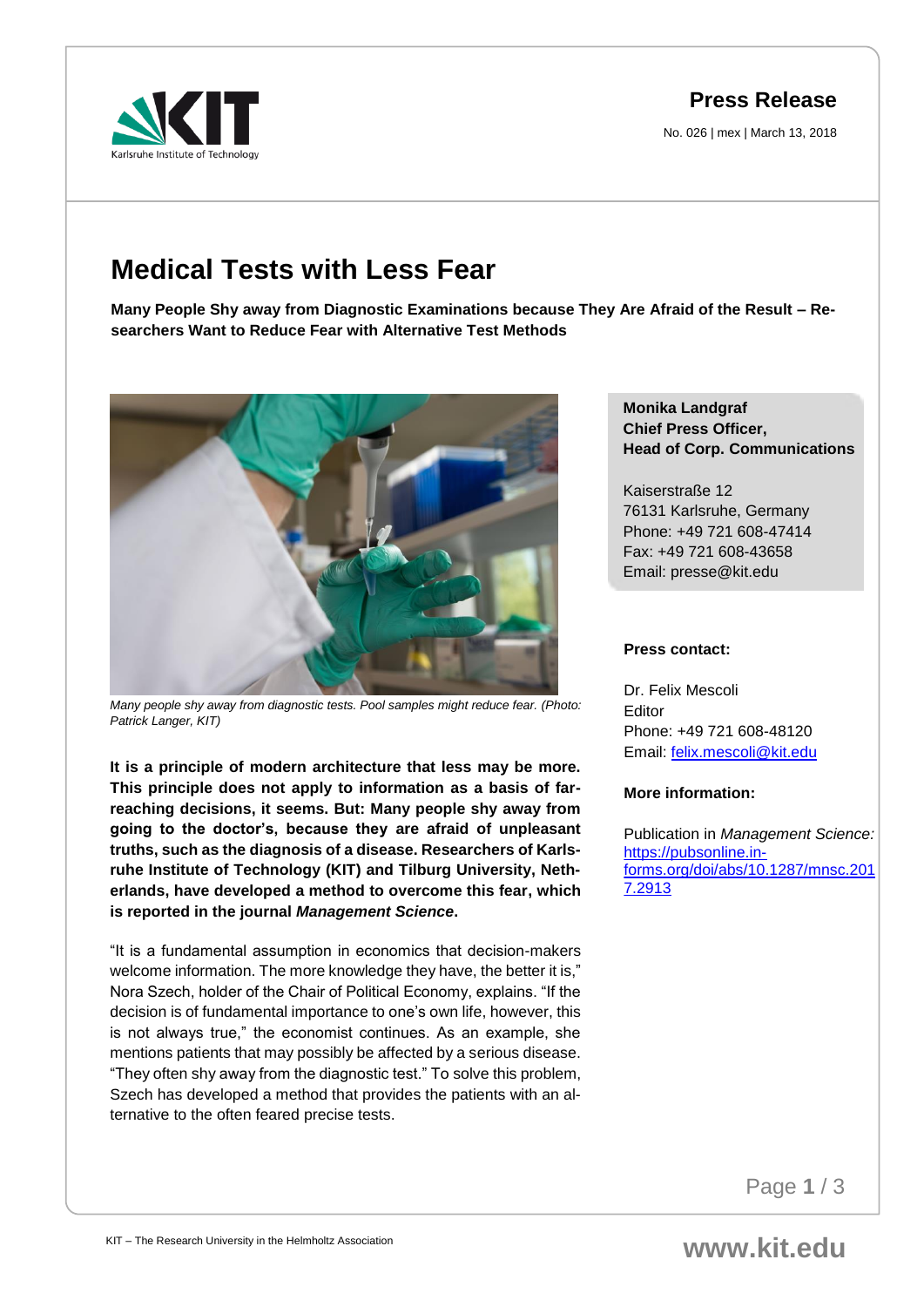

Shying away from diagnosis reduces options of prevention and of adapting life. An example: The incurable hereditary disease Chorea Huntington has been predictable with the help of genetic tests for decades already. If one parent is affected, the descendants have a risk of 50% of being affected by the same disease at the age of about 40. The genetic defect causes most severe physical and psychic damage, such that the patients will need full-time care after a while. Empirical studies reveal that patients change their life drastically as soon as they know that they will remain healthy or fall ill. Professional, financial, and family plans are adapted accordingly. "Still, most risk patients decide against the test," Szech says. "People do not want to live with the burden of knowing that the disease will break out," Nikolaus Schweizer of Tilburg University adds. The reason for refusing tests typically is a reaction that anticipates future experience: "If I am 20 years old and get the information that I will fall ill at the age of 40, this will strongly affect my well-being in the next healthy years already," Szech explains. "Many fear to lose hope."

To cope with this problem, the economist uses findings of behavioral economics and psychology. Earlier studies of moral behavior by Szech focused on the unfavorable effects of diffusion or spreading of responsibility. "Whoever can hide behind others will behave more recklessly and greedily," she found. When having to choose between winning money or saving the life of a mouse, test persons more often decided in favor of the former option when the decision was made jointly in a group. If the persons were solely responsible and alone, they mostly refused the money and saved the mouse. "Group decisions are based on logics, the decision might have been made by another person in the group."

When fearing a bad diagnosis, however, the power of diffusion can be used positively. This is demonstrated by Schweizer's and Szech's new test methods: "If, for example, the samples of two risk patients are mixed, the test loses part of its horror." If the genetic defect does not exist, both patients will be relieved. They will remain healthy and can organize their lives accordingly. They may give birth to children without being afraid of the disease and of passing it on to them. They can choose their job accordingly or make old-age provisions. If the genetic defect exists, however, it remains unclear who has the defect or whether both patients have it. "The individual has a chance of 33% of not coming down with Chorea Huntington," Szech explains. Such a result may be worse than the initial situation when the risk of falling ill was 50%, Szech admits. "But there is still good reason for hope to remain healthy." Randomized methods might also help lower the barrier to testing, because many people, according to empirical studies,



*At the laboratory, Nora Szech studies how people make decisions. (Photo: Manuel Balzer, KIT)*